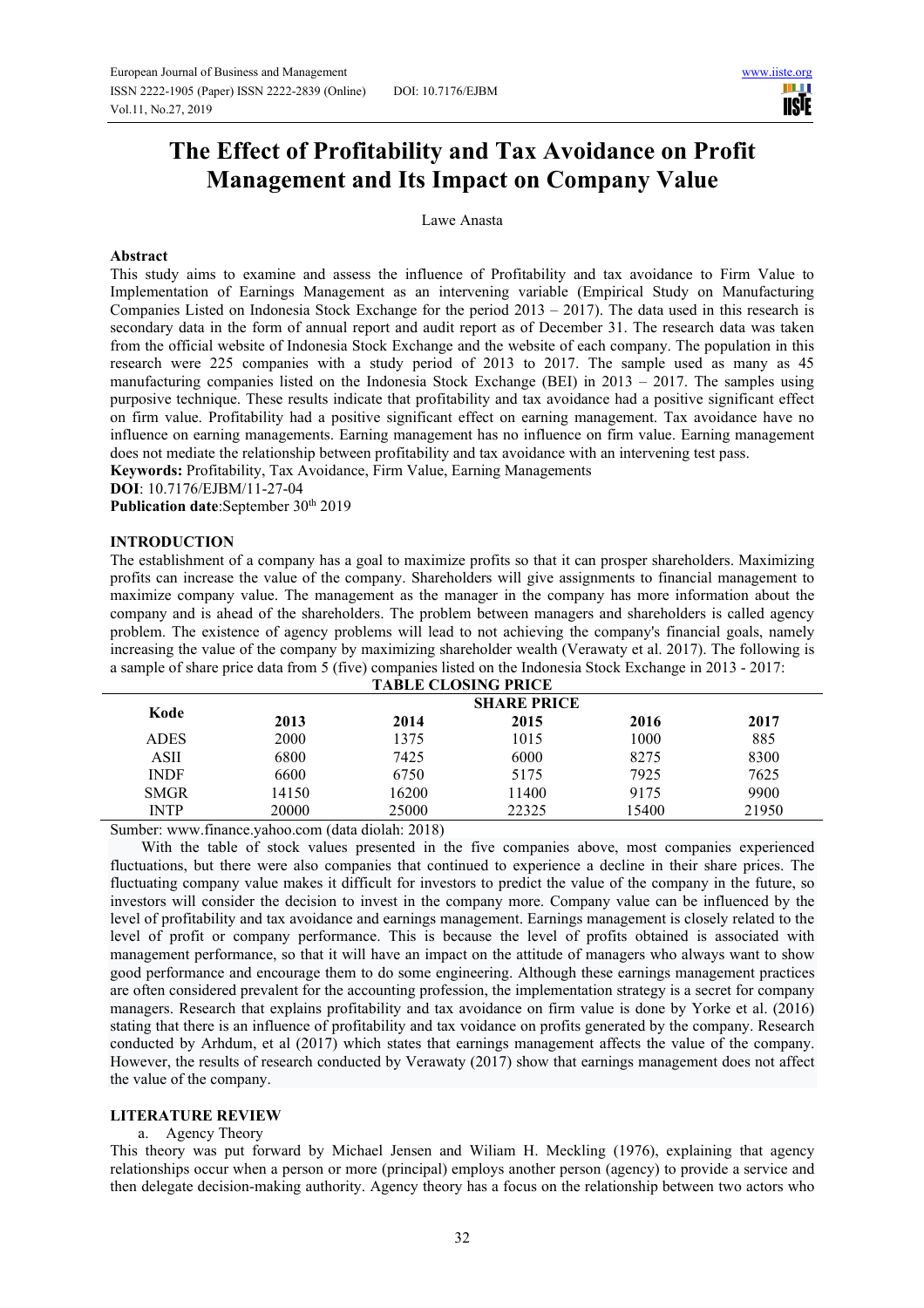have different interests, namely between agents and principals. This theory also provides an overview of the separation between management and shareholders. This separation aims to achieve effectiveness and efficiency in managing the company by hiring the best agents in managing the company. There is a possibility that the agent may be concerned with his personal interests at the expense of the principal, but on the other hand the principal wants a high rate of return from invested resources (Ghozali and Adityamurti, 2017).

#### b. The value of the company

Company value can be interpreted as the views and assessments of investors on the success of \the company to utilize all the resources owned by the company (Putri et al 2015). High corporate value is the desire of the owners of the company, because with high value will show the prosperity of shareholders is also high. Tobin's Q ratio is considered to be able to provide the most accurate information to assess the company, because in Tobin's Q includes all aspects, not just shares. The higher the Tobin's Q value the better because it shows that the company will have the possibility of good growth in the future (Putri et al 2015).

c. Profit management

Earnings management is a management effort to maximize or minimize profits, including income smoothing in accordance with the wishes of management. Earnings management is one of the factors that can reduce the credibility of financial statements because it can add bias and disrupt financial statement users who trust the figures of the engineered profits (Asih, 2014).

d. Profitability

Kasmir (2017) explains that profitability ratios are ratios to assess a company's ability to seek profits. This ratio also gives a measure of the effectiveness of a company's management. This is indicated by profits generated from sales and investment income. The point is the use of this ratio shows the efficiency of the company. The use of profitability ratios can be done by using comparisons between various components that exist in financial statements, especially financial statements and profit and loss. Measurements can be made for several operating periods. The aim is to see the development of the company in a certain time span, both decreases and increases, while looking for the causes of these changes.

e. Tax Avoidance

Broadly speaking, according to Dyreng et.al. (2008), tax avoidance can be interpreted as a reduction in the company's explicit tax liability. On the basis of this understanding,Tax avoidance shows a strategy for a sustainable tax plan which is a legal activity and other more aggressive activities that will be closer to illegal activities in the eyes of the law (Syarifudin and Kurniawan, 2017).

# **LOGICAL FRAMEWORK**

1. The Relationship of Profitability to Corporate Values

Companies that have gone public have the main goal of increasing the prosperity of the owners or shareholders. To achieve these main objectives, financial management will seek maximum profits or maximum profits. Agency theory appears when principals or shareholders want large profits, motivating management to report maximum profits so that management's performance is seen by the principals. The results of this study are in line with the research of Wulandari and Suryono (2018), Normayanti (2017) and Sari and Priyadi (2016) who found that profitability has a positive effect on firm value.

# $H1$  = Profitability affects the value of the company.

2. Effect of Tax Avoidance on Company Values

When a company is able to minimize expenditures for tax purposes, it means that fewer expenses are incurred by the company. Expenses are a deduction in getting company profits. The smaller the burden incurred by the company, the greater the profit gained by the company. Agency theory arises when management seeks to reduce taxes by avoiding taxation to obtain high corporate value while the principal does not want tax avoidance because it is considered financial report manipulation (Ghozali and Adityamurti, 2017). Supported by the research results of Syafruddin and Kurniawan (2017), Pradnyana and Noviari (2017) that there is a positive effect of tax avoidance on firm value.

 $H2 = Tax avoidance affects the value of the company.$ 

3. Effect of Profitability on Profit Management

According to Bringham and Houston (2009) in Murni (2017) profitability is the end result of a number of company management policies and decisions. The higher ROA can indicate the better company performance, which is seen from the maximization of profits that can be generated by the company. If it is associated with agency theory where to meet the principal demands of maximizing profits, it is very likely that the manager of earnings management will be practiced. The study was supported by research conducted by Kamil and Ariyani (2017) and Murni (2017) that profitability proved to have a positive effect on earnings management. H3 = Profitability affects earnings management

4. Effects of Tax Avoidance and Profit Management

Tax avoidance is an effort made by management to reduce corporate tax burden. Rahman, et al. (2013) stated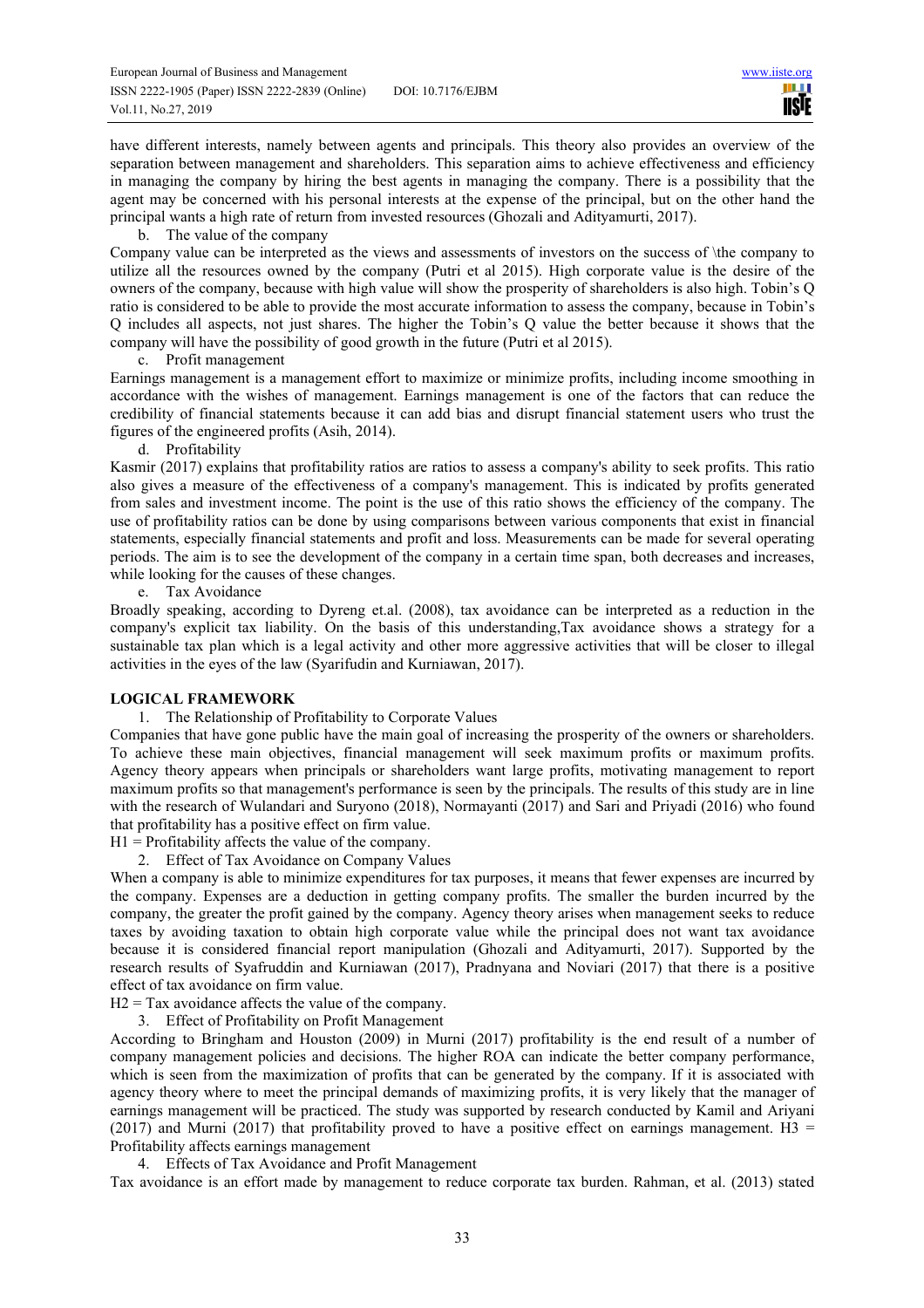шı **USIE** 

that one of the motivations of earnings management is minimizing taxes. The higher the profit of a company, the greater the tax burden that must be paid, thus motivating management to make earnings management so that the tax burden paid is reduced. Agency theory arises when the principal wants high profits so that the company's performance looks good so that management is motivated to report high profits so that management performance looks good in the eyes of the principal by doing tax avoidance.

 $H4 = Tax$  avoidance affects earnings management.

5. Effect of earnings management on company value

Earnings management is an act of managing profits according to what certain parties want, especially by management. Managers as managers of the company know more about the internal information and prospects of the company in the future than the owners (shareholders) giving rise to information asymmetry. Asymmetry between management and owner provides an opportunity for managers to conduct earnings management to increase company value. Supported by the Arhdum study, et al (2017) and Febyani and Devie (2017) which state that earnings management influences the value of the company.

- H5 = Earnings management affects the value of the company.
- 6. Effect of Profitability on Corporate Values Through Profit Management

ROA is a measure of profitability from the perspective of shareholders. Return on Assets shows management's success in maximizing returns to shareholders. The higher Return on Assets addresses the performance of good companies so that the company has a good level of efficiency, so the stock price will also increase, and will affect the value of the company. Agency theory arises when management strives to increase returns on investment from shareholders to obtain high corporate value while the principal does not want financial statement manipulation because it will make the profit generated is not real. $H6 =$  Profitability affects the value of the company through earnings management.

7. Effect of Tax Avoidance on Corporate Values Through Profit Management

Tax avoidance is an effort made by management to reduce corporate tax burden. Rahman, et al. (2013) stated that one of the motivations of earnings management is minimizing taxes. The company considers taxes as a burden. Agency theory arises when management seeks to reduce taxes by making tax avoidance to obtain high corporate value while the principal does not want tax avoidance because it is considered financial report manipulation. Tax avoidance carried out by management can also provide information asymmetry to investors (Ghozali and Adityamurti, 2017).

 $H7 = Tax$  avoidance affects the value of the company through earnings management.

Based on this description the logical framework of this research hypothesis are explained in the figure:



# **METODOLOGY ANALYSIS**

When the research conducted by the author to conduct this research is in 2017 by taking financial data or financial statements on the Indonesia Stock Exchange from 2013-2017 sourced from the website www.idx.co.id and www.sahamok.com. This study uses causal research methods, namely a method to see the relationship of variables to the object under study is more of a cause and effect, so that in the study there are independent and dependent variables (Sugiyono, 2013).

In this study the population used is all companies listed on the Indonesia Stock Exchange for the period 2013-2017. The sampling technique is nonprobality sampling using purposive sampling method, namely the technique of determining the sample with certain considerations applied based on the research objectives. The variables used in this study are proxied as follows:

# Independent Variables (Free Variables)

# Profitability

Profitability is the end result of a series of company management policies and decisions (Brigham and Houston, 2009) in Murni (2017). In this study, profitability is measured by Return on Assets. Return on Assets (ROA) is the ratio between net income after tax and total assets. Scale measurement ratio in the form of scale ratio with the following formula (Kasmir, 2017):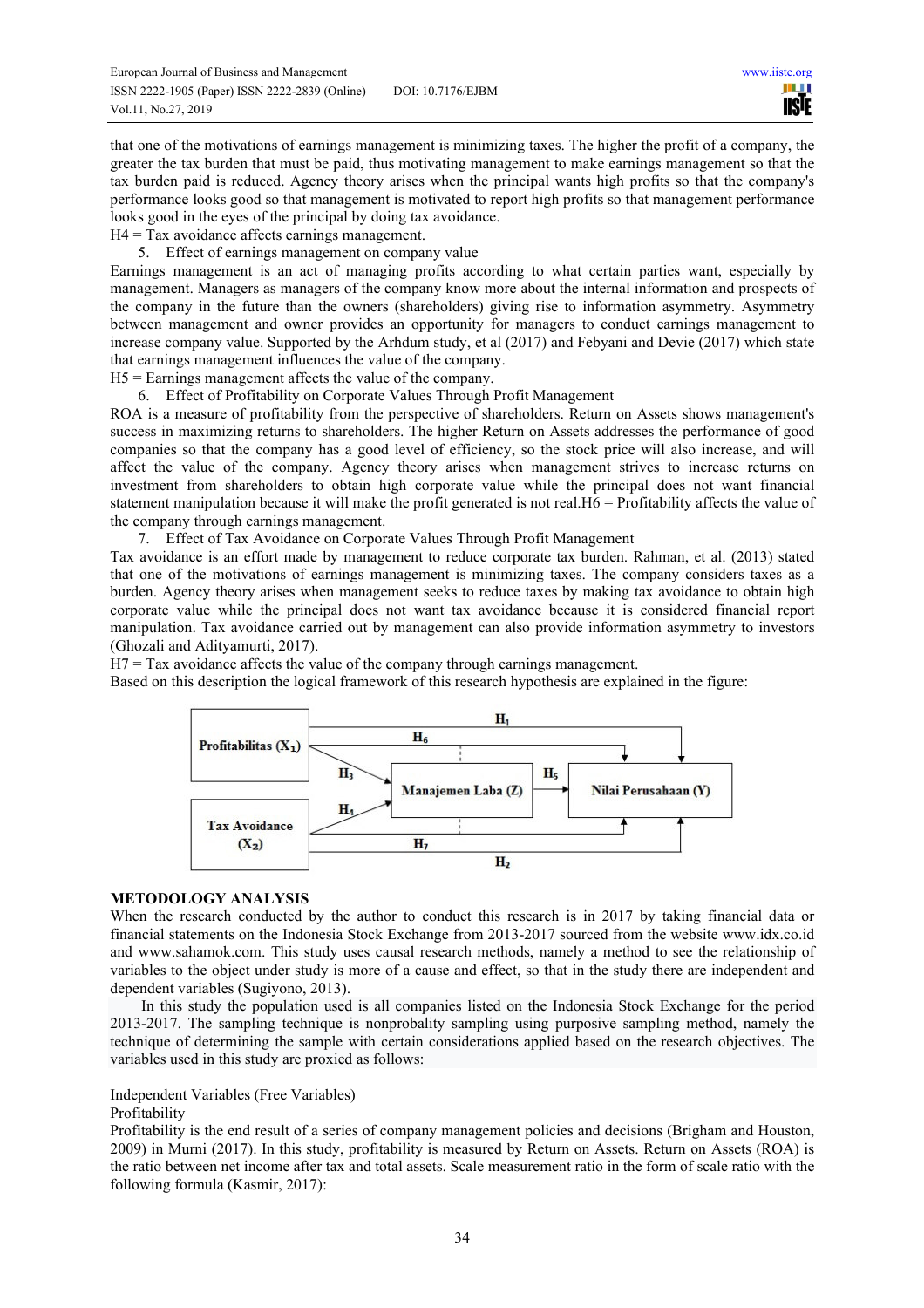ROA = (Net Income After tax) / (Total Assets) Information: ROA = Return on Asset Net Income After Tax  $=$  Net income after tax Total Assets = Total assets Tax Avoidance Tax avoidance is an effort made by a company to reduce the tax burden by utilizing the gaps in the laws and regulations. Tax avoidance can be measured using the Book Tax Differences (BTD). Jackson (2009) and Weber (2006) in using the formula for BTD as follows, Syafruddin and Kurniawan (2017): "BTD" = (Taxable Income-Net Income) / (Average Assets)Information: BTD = Tax avoidance Taxable Income = Pre-tax profit Net Income = Net profit Average Assets = Average number of assets at the beginning of the period plus the end of the period Dependent Variables (Bound Variables) The dependent variable used in this study is firm value measured by Tobin's Q ratio developed by Chung and Pruit (1994) in Ghozali and Adityamurti (2017). Tobin's Q is measured by the following formula:  $\lbrack$  "Tobin"  $\rbrack$   $\wedge$  """ "s Q =" "MVE + D" / "BVE + D" Information: Tobin's Q = Company Value MVE = Equity market value (Market Value of Equity), is the multiplication of the market value of shares at the end of the period with the number of shares outstanding at the end of the period. BVE = Book Value Equity (Book Value of Equity), is the difference between the total assets of the company with total liabilities.  $D = Book$  value of total company debt at the end of the period Intervening Variables (Mediation Variables) The intervening variable used in this study is earnings management which is measured using discretionary accruals, calculated by the Modified Jones Model as follows (Sulistiawan, et al (2011): Determine the total accrual value with the formulation: TAit = NIit - CFOit Determining the parameter values  $\alpha$ 1,  $\alpha$ 2, and  $\alpha$ 3 using Jones Model (1991) with the formulation: TAit =  $\alpha$ 1 +  $\alpha$ 2 $\Delta$ Revit +  $\alpha$ 3 PPEit + εit Then to scale the data, all the variables are divided by the assets of the previous year (Ait-1), so that the formulation changes to: TAit / Ait-1 =  $\alpha$ 1 (1 / Ait-1) +  $\alpha$ 2 ( $\Delta$ Revit / Ait-1) +  $\alpha$ 3 (PPEit / Ait-1) +  $\varepsilon$ it Calculate the NDA value with the formulation: NDAit =  $\alpha$ 1 (1 / Ait-1) +  $\alpha$ 2 ( $\Delta$ Revit / Ait-1 -  $\Delta$ Recit / Ait-1) +  $\alpha$ 3 (PPEit / Ait-1) The parameter values  $\alpha$ 1,  $\alpha$ 2, and  $\alpha$ 3 are the results of the calculation of step 2. Determine the value of discretionary accruals which are accrual earnings management indicators by reducing total accruals with non-discretionary accruals, with the formulation:  $DAit = TAit / Ait -1 - NDAit$ Information: TAit = Total company accrual i in period t NIit = company net profit in period t  $CFOit = Company$  operating cash flow i in period t NDA = Nondiscretionary contract of company i in period t DAit = Enterprise discretionary accrual i in period t  $Ait-1$  = Total company total assets i in period  $t-1$  $\Delta$ Revit = Change in net sales of company i in period t ∆Recit = Change in company receivables i in period t PPEit = Property, plan and equipment of company i in period t  $\alpha$ 1,  $\alpha$ 2,  $\alpha$ 3 = Parameters obtained from the regression equation εit = Error term of company i in period t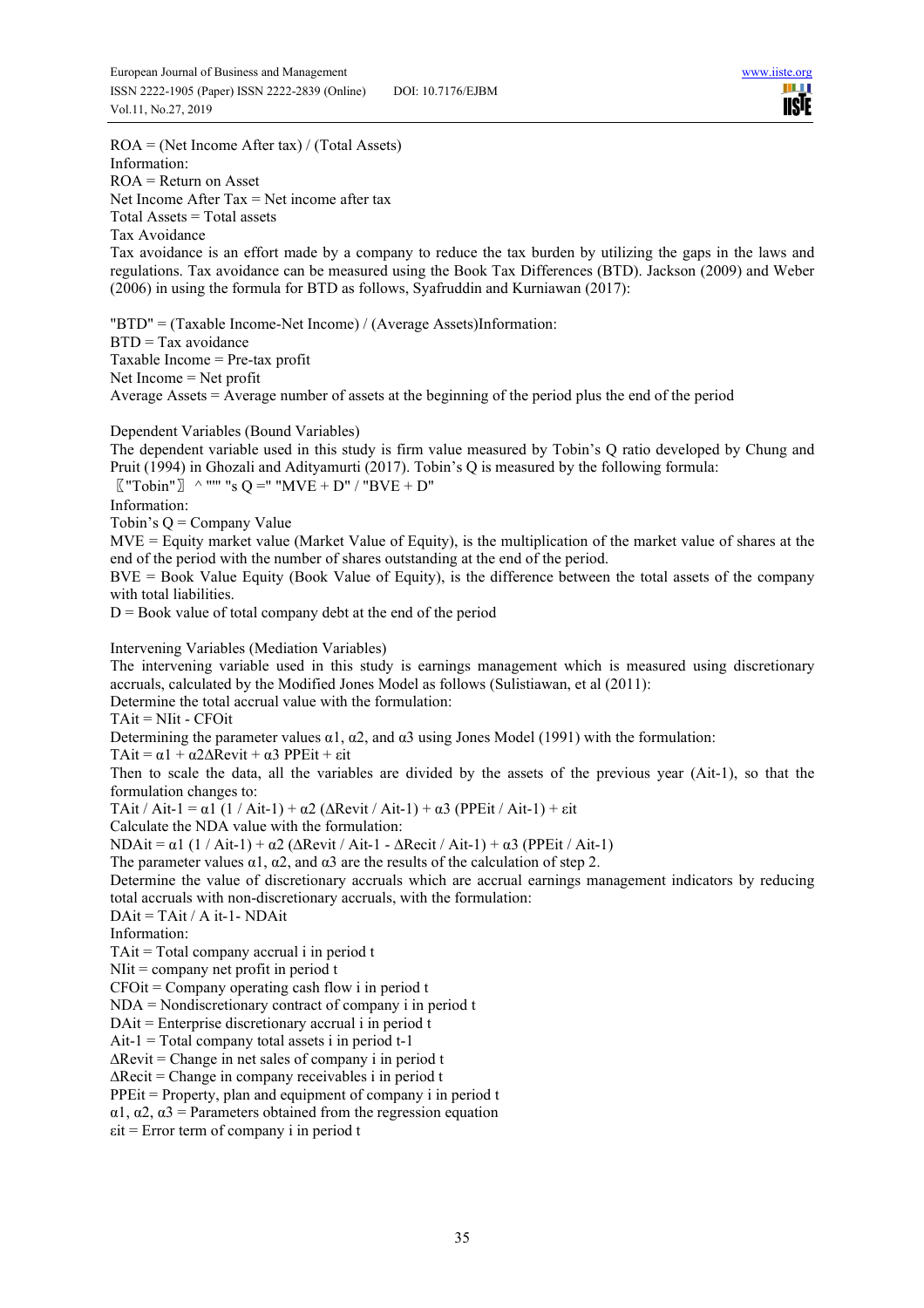шı **IISTE** 

## **DISCUSSION**

#### Descriptive statistics

Descriptive statistical analysis is used to find out descriptive data. This analysis is done by looking at the maximum, minimum, mean and standard deviation values of a data. It is known that the number of samples (N) is 225 data of manufacturing companies, the variables studied are the ratio of profitability (return on assets), tax avoidance (book tax difference), firm value (Tobin's Q) and earnings management (discretional accruals). The results of descriptive statistics in this study are as follows:

| <b>Table statistic</b>                                    |          |         |            |                |  |  |  |  |
|-----------------------------------------------------------|----------|---------|------------|----------------|--|--|--|--|
| Profitabilitas, Tax Avoidance and profit to company value |          |         |            |                |  |  |  |  |
| N                                                         | Minimum  | Maximum | Mean       | Std. Deviation |  |  |  |  |
| 207                                                       | $-2,16$  | 2,37    | .3721      | ,72014         |  |  |  |  |
| 207                                                       | $-.1775$ | ,1969   | $-0.02715$ | ,0665193       |  |  |  |  |
| 207                                                       | $-7,77$  | $-1,17$ | $-2,8096$  | 1,24977        |  |  |  |  |
| 207                                                       | $-7.43$  | $-2,22$ | $-3.7487$  | ,88115         |  |  |  |  |
| 207                                                       |          |         |            |                |  |  |  |  |
|                                                           |          |         |            |                |  |  |  |  |

Sumber: Data sekunder yang diolah SPSS 20

The number of samples (N), which is 225, consists of companies listed on the Indonesia Stock Exchange (IDX) with data for 5 years and those included in the data outliers are 18 samples so that the number of samples (N) becomes 207.

| <b>Table statistic</b>                                    |     |          |         |             |                |  |  |  |
|-----------------------------------------------------------|-----|----------|---------|-------------|----------------|--|--|--|
| Profitabilitas, Tax Avoidance and profit to company value |     |          |         |             |                |  |  |  |
|                                                           | N   | Minimum  | Maximum | Mean        | Std. Deviation |  |  |  |
| DA                                                        | 208 | $-.1775$ | ,1969   | $-0.002621$ | ,0663724       |  |  |  |
| LN ROA                                                    | 208 | $-7,77$  | $-1.17$ | $-2,8020$   | 1,25158        |  |  |  |
| LN BTD                                                    | 208 | $-7.43$  | $-2.22$ | $-3.7418$   | ,88462         |  |  |  |
| Valid N (listwise)                                        | 208 |          |         |             |                |  |  |  |

Sumber: sekunder data yang diolah SPSS 20

The number of samples (N) which is 225 consists of companies listed on the Indonesia Stock Exchange (IDX) with data for 5 years and those included in the data outliers are 17 samples so that the number of samples (N) becomes 208.

\2. Test of Classical Assumptions

a. Normality test

Normality test aims to test whether in the regression model, the interrupting or residual variables have a normal distribution. To get normal data, this study sample used outliers and Ln. The normality test of the data used in this study is the Kolmogorov One-Sample method - Smirnov Test. The way to detect it is to see more than the significance value

| Profitabilitas, Tax Avoidance and profit to company value |                |                         |  |  |  |  |  |
|-----------------------------------------------------------|----------------|-------------------------|--|--|--|--|--|
|                                                           |                | Unstandardized Residual |  |  |  |  |  |
| N                                                         |                | 207                     |  |  |  |  |  |
| Normal Parameters <sup>a,b</sup>                          | Mean           | 2,75678567467309E-16    |  |  |  |  |  |
|                                                           | Std. Deviation | .51403820               |  |  |  |  |  |
|                                                           | Absolute       | .049                    |  |  |  |  |  |
| Most Extreme Differences Positive                         |                | .048                    |  |  |  |  |  |
|                                                           | Negative       | $-.049$                 |  |  |  |  |  |
| Kolmogorov-Smirnov Z                                      |                | .709                    |  |  |  |  |  |
| Asymp. Sig. (2-tailed)                                    | .696           |                         |  |  |  |  |  |
| a. Test distribution is Normal.                           |                |                         |  |  |  |  |  |
| b. Calculated from data.                                  |                |                         |  |  |  |  |  |

# **Tabel One-Sample Kolmogorov-Smirnov Test**

Sumber: secondary data SPSS 20

The table above shows the value of the significance level of 0.696 above 0.05 or 5%. This shows that the residual data is normally distributed.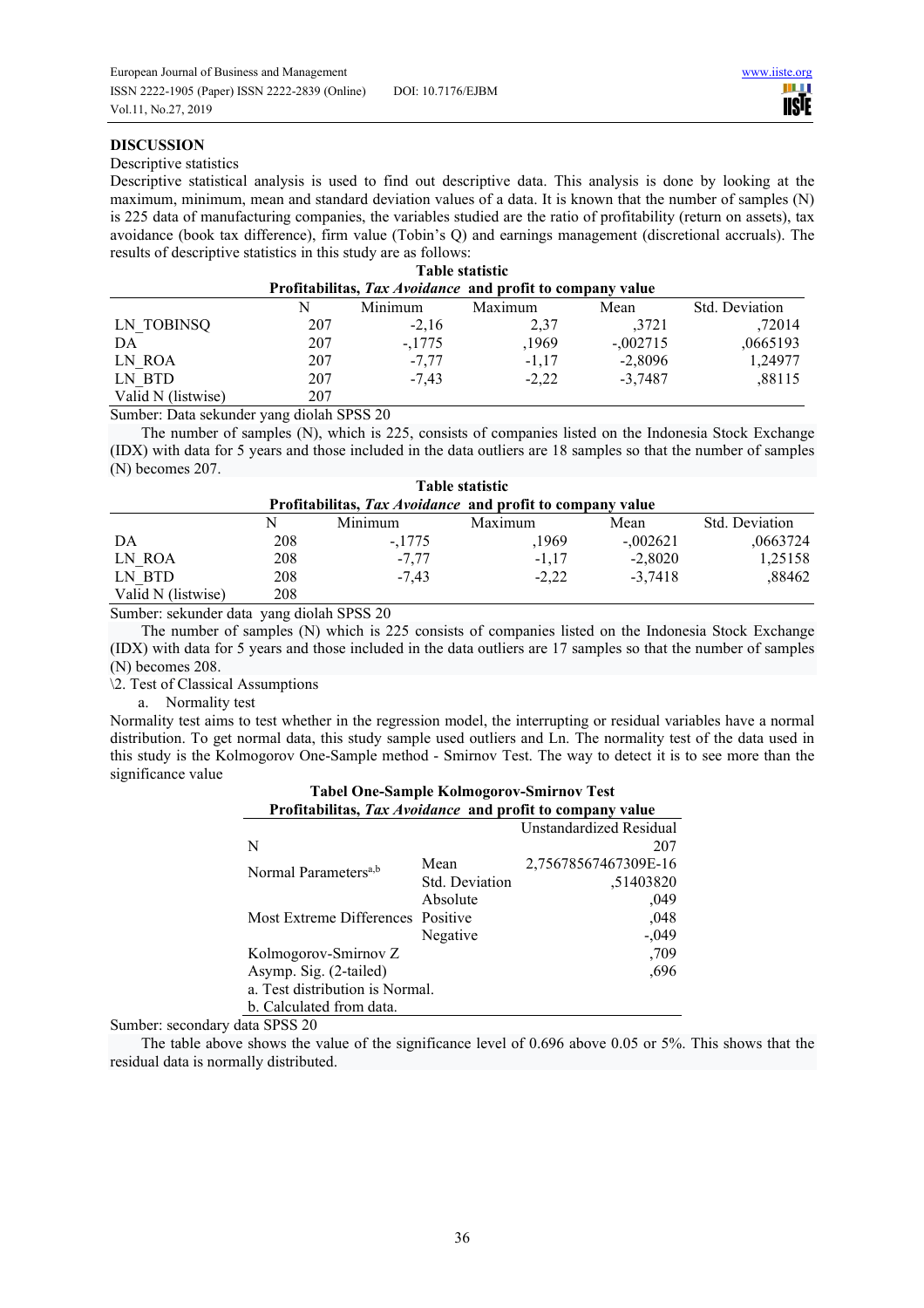| Profitabilitas, Tax Avoidance and profit to company value |                |                         |
|-----------------------------------------------------------|----------------|-------------------------|
|                                                           |                | Unstandardized Residual |
| N                                                         |                | 208                     |
| Normal Parameters <sup>a,b</sup>                          | Mean           | 1,28769858024432E-17    |
|                                                           | Std. Deviation | .06565418               |
|                                                           | Absolute       | .061                    |
| Most Extreme Differences Positive                         |                | ,061                    |
|                                                           | Negative       | $-.033$                 |
| Kolmogorov-Smirnov Z                                      |                | ,886                    |
| Asymp. Sig. (2-tailed)                                    |                | .412                    |
| a. Test distribution is Normal.                           |                |                         |
| b. Calculated from data.                                  |                |                         |

| <b>Tabel One-Sample Kolmogorov-Smirnov Test</b>           |  |  |  |  |  |  |
|-----------------------------------------------------------|--|--|--|--|--|--|
| Profitabilitas, Tax Avoidance and profit to company value |  |  |  |  |  |  |
| Unstandardized Resid                                      |  |  |  |  |  |  |
|                                                           |  |  |  |  |  |  |

Sumber: Data sekunder yang diolah SPSS 20

The table above shows the value of the significance level of 0.412 above 0.05 or 5%. This shows that the residual data is normally distributed.

b. Multicollinearity Test

Multicollinearity test aims to test whether the regression model found a correlation between independent variables. A good regression model should not have a correlation between independent variables. Multicollinearity test is seen from the tolerance value and variance inflation factor (VIF). The cut-off value that is commonly used to indicate the presence of multicolonity is to have a Tolerance value of 10 0.10 or equal to the VIF value of  $\geq 10$ . **Tabel Uji Multikolonieritas** 

|                                                           |                                                       |            | Tabel Uµ Multikolonieritas |             |  |                              |            |  |
|-----------------------------------------------------------|-------------------------------------------------------|------------|----------------------------|-------------|--|------------------------------|------------|--|
| Profitabilitas, Tax Avoidance and profit to company value |                                                       |            |                            |             |  |                              |            |  |
|                                                           |                                                       |            | Coefficients <sup>a</sup>  |             |  |                              |            |  |
| Model                                                     | Unstandardized Coefficients Standardized Coefficients |            |                            |             |  | Sig. Collinearity Statistics |            |  |
|                                                           | В                                                     | Std. Error | Beta                       |             |  | Tolerance                    | <b>VIF</b> |  |
| (Constant)                                                | 2,262                                                 | .168       |                            | 13,490, 000 |  |                              |            |  |
| LN ROA                                                    | ,152                                                  | .045       | .264                       | 3,381,001   |  | .411                         | 2,433      |  |
| LN BTD                                                    | ,390                                                  | .064       | .477                       | 6,122,000   |  | .413                         | 2,423      |  |
| DA                                                        | $-.326$                                               | ,548       | $-.030$                    | .594.553    |  | .978                         | 1,022      |  |

a. Dependent Variable: LN\_TOBINSQ

Sumber: Data sekunder yang diolah SPSS 20

The table above shows the results of the calculation of tolerance values there are no independent variables that have a tolerance value of less than 0.10. So that it can be concluded that the independent variable is free from the classic assumption of multicolonity.

| <b>Table Multicolonity test</b>                           |          |                                  |                           |                         |                                |           |            |
|-----------------------------------------------------------|----------|----------------------------------|---------------------------|-------------------------|--------------------------------|-----------|------------|
| Profitabilitas, Tax Avoidance and profit to company value |          |                                  |                           |                         |                                |           |            |
|                                                           |          |                                  | Coefficients <sup>a</sup> |                         |                                |           |            |
| Model<br>Unstandardized Coefficients                      |          | <b>Standardized Coefficients</b> |                           | $\mathrm{Sig.}$         | <b>Collinearity Statistics</b> |           |            |
|                                                           | В        | Std. Error                       | Beta                      |                         |                                | Tolerance | <b>VIF</b> |
| (Constant)                                                | $-.025$  | .021                             |                           | $-1,172$ , 242          |                                |           |            |
| 1 LN ROA                                                  | .012     | ,006                             |                           | ,224 2,089 ,038         |                                | .416      | 2,401      |
| LN BTD                                                    | $-0.015$ | .008                             |                           | $-.197$ $-.1843$ $.067$ |                                | .416      | 2,401      |
| a. Dependent Variable: DA                                 |          |                                  |                           |                         |                                |           |            |

Sumber: secondary data using SPSS 20

The table above shows the results of the calculation of tolerance values there are no independent variables that have a tolerance value of less than 0.10. So that it can be concluded that the independent variable is free from the classic assumption of multicolonity.

c. Autocorrelation Test

Aim to test whether in the linear regression model there is a correlation between the confounding errors in period t with the interfering error in period t-1 (before).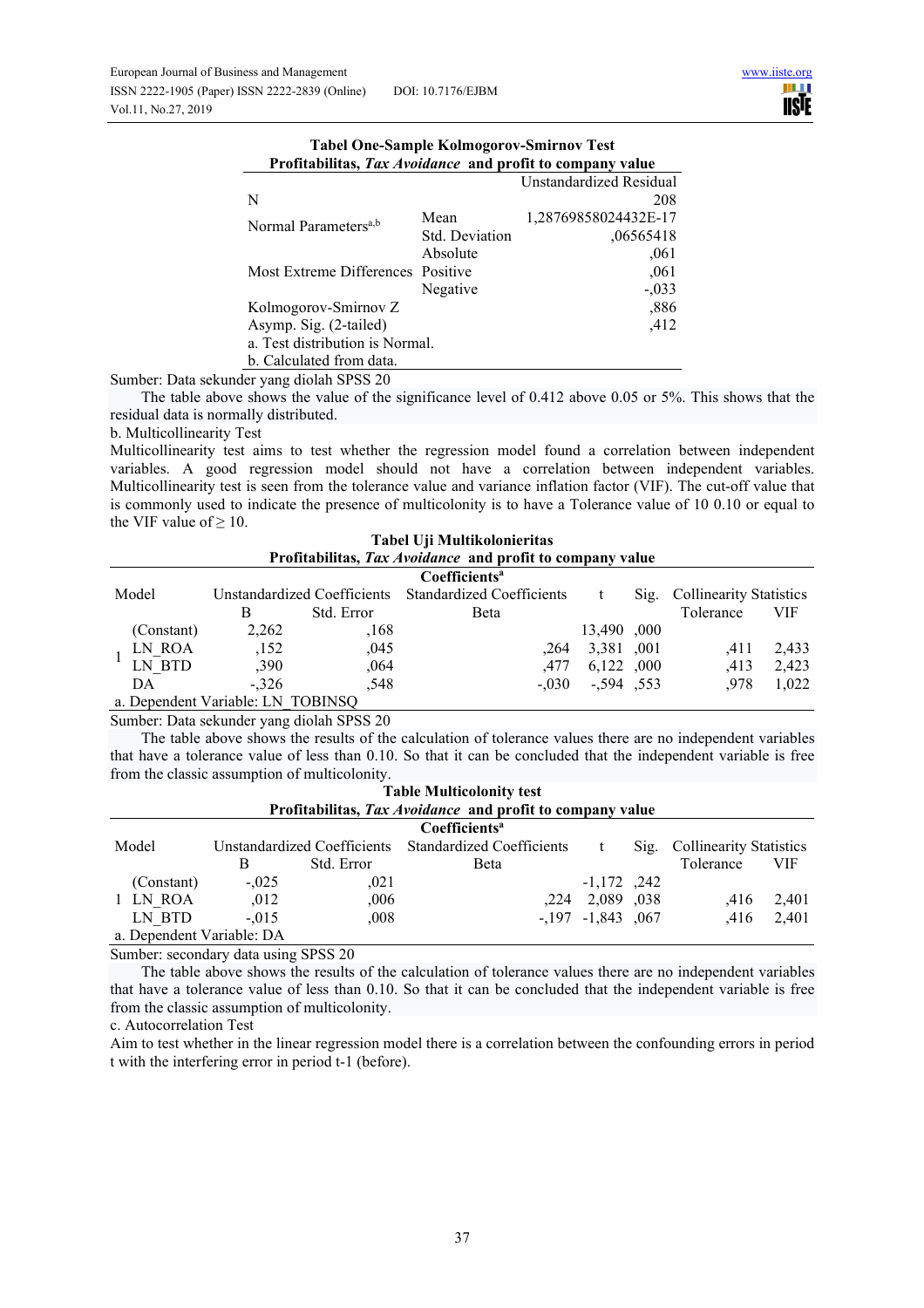| www.iiste.org |             |
|---------------|-------------|
|               | <b>USIE</b> |

| Table Autokorelasi<br>Profitabilitas, Tax Avoidance and profit to company value |   |                               |                                      |               |          |                          |  |         |        |         |
|---------------------------------------------------------------------------------|---|-------------------------------|--------------------------------------|---------------|----------|--------------------------|--|---------|--------|---------|
| Model                                                                           | R | R                             | Adjusted R                           | Std. Error of |          | <b>Change Statistics</b> |  |         |        | Durbin- |
|                                                                                 |   | Square                        | Square                               | the Estimate  | R Square | F                        |  | df1 df2 | Sig. F | Watson  |
|                                                                                 |   |                               |                                      |               | Change   | Change                   |  |         | Change |         |
|                                                                                 |   | $,700^{\rm a}$ $,490^{\circ}$ | .483                                 | .51782        | .490     | 65.140                   |  | 3 203   | .000   | .833    |
| a. Predictors: (Constant), DA, LN BTD, LN ROA                                   |   |                               |                                      |               |          |                          |  |         |        |         |
| b. Dependent Variable: LN TOBINSQ                                               |   |                               |                                      |               |          |                          |  |         |        |         |
|                                                                                 |   |                               | Source: secondary data using CDCC 20 |               |          |                          |  |         |        |         |

Source: secondary data using SPSS 20

Based on the results of the autocorrelation test in table 4.7, it can be explained that the Durbin Watson (DW) number produced is 0.833, which results are between -2 and 2 (-2 <0.833 <2), so it can be concluded that the regression model according to Singgih Santoso in the study this is free from positive autocorrelation and negative autocorrelation.

| <b>Table autocorrelation</b>                              |  |                       |        |                          |          |                          |  |         |                             |         |
|-----------------------------------------------------------|--|-----------------------|--------|--------------------------|----------|--------------------------|--|---------|-----------------------------|---------|
| Profitabilitas, Tax Avoidance and profit to company value |  |                       |        |                          |          |                          |  |         |                             |         |
| Model R                                                   |  | R                     |        | Adjusted R Std. Error of |          | <b>Change Statistics</b> |  |         |                             | Durbin- |
|                                                           |  | Square                | Square | the Estimate             | R Square | F df1 df2                |  |         | $\mathrm{Si}\mathrm{g}$ . F | Watson  |
|                                                           |  |                       |        |                          | Change   | Change                   |  |         | Change                      |         |
|                                                           |  | $.147^{\rm a}$ $.022$ | .012   | .0659737                 | .022     | 2.255                    |  | 2 2 0 5 | .107                        | 1.915   |
| a. Predictors: (Constant), LN BTD, LN ROA                 |  |                       |        |                          |          |                          |  |         |                             |         |

b. Dependent Variable: DA

Based on the results of the atabel 4.7 autocorrelation test, it can be explained that the Durbin Watson (DW) number generated is 1.915 which results are between -2 and 2 (-2 <1.915 <2), so it can be concluded that the regression model according to Singgih Santoso in the study this is free from positive autocorrelation and negative autocorrelation.

d. Heteroscedasticity Test

Aim to test whether in the regression model variance and residual inequalities occur from one observation to another.

a) Heteroscedasticity test on profitability, tax avoidance and earnings management on firm value, along with the results:



Scatterplot graph

By looking at the picture above, it can be seen that the data spread does not form patterns, overlaps or anything else, so it can be concluded that the data used is free from the problem of heteroscedasticity.

To be more convincing, a linear test is performed by merging the absolute value of the residuals on the dependent variable. The following are the results of the Glesjer Test in this study: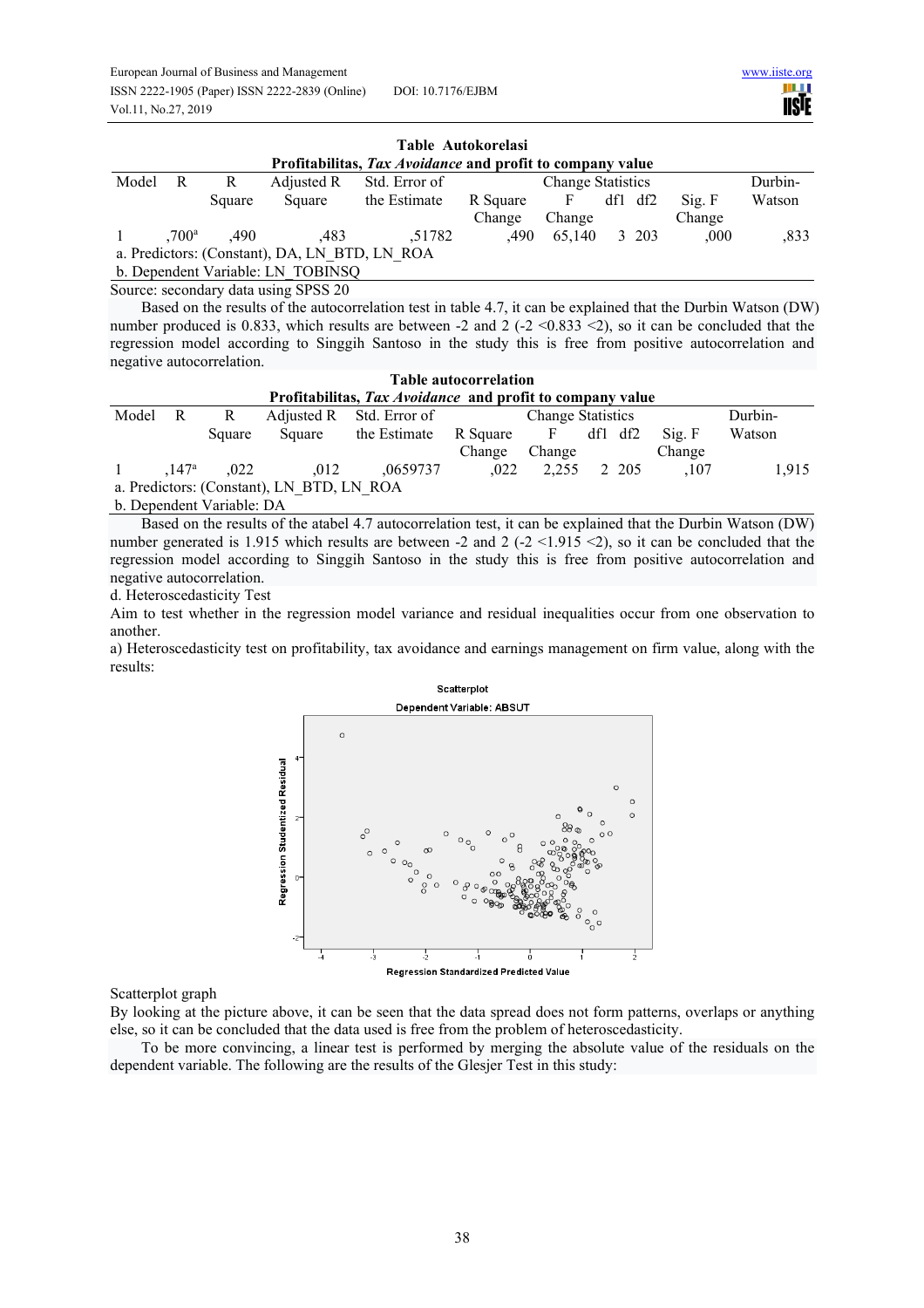| <b>Table Glesjer test</b>                           |      |  |  |  |  |  |
|-----------------------------------------------------|------|--|--|--|--|--|
| Profitabilitas, Tax Avoidance and profit to company |      |  |  |  |  |  |
| Variabel                                            | Sig. |  |  |  |  |  |
| LN ROA                                              | .086 |  |  |  |  |  |
| LN RTD                                              | ,055 |  |  |  |  |  |

Source data result

Based on the results of the linear test in table 4.9 it can be explained that none of the independent variables statistically significant affect the dependent variable ABS\_RES (ABSUT). This is because all independent variables have a significant value of more than 5% so that it can be concluded that the regression model in this study did not occur heteroscedasticity.

DA ,191

b) Heteroscedasticity test on profitability and tax avoidance to earnings management, along with the results:



Regression Standardized Predicted Value

Scatterplot graph

By looking at the picture above, it can be seen that the data spread does not form patterns, overlaps or anything else, so it can be concluded that the data used is free from the problem of heteroscedasticity.

To be more convincing, a linear test is performed by merging the absolute value of the residuals on the dependent variable. The following are the results of the Glesjer Test in this study:

|     | <b>Table Glejer result</b> |                                                     |  |  |  |  |
|-----|----------------------------|-----------------------------------------------------|--|--|--|--|
|     |                            | Profitabilitas, Tax Avoidance and profit to company |  |  |  |  |
|     | Variabel                   | Sig.                                                |  |  |  |  |
|     | LN ROA                     | .812                                                |  |  |  |  |
| IN. | <b>BTD</b>                 | 478                                                 |  |  |  |  |

Source data analysis

3. Multiple Regression Analysis Regression analysis is used to obtain a regression coefficient that will be used to determine the extent to which the relationships between independent variables, dependent variables and intervening variables. Multiple regression analysis is made with 2 equations with the results of the test can be seen in the following table:Equation

1:TOBINSQ =  $\alpha$  +  $\beta$ <sub>1</sub>ROA +  $\beta$ <sub>2</sub>BTD +  $\beta$ <sub>3</sub>DATOBINSQ = 2.262 + 0.152 ROA + 0.39 BTD - 0.326 DA Equation

2:DA =  $\alpha$  +  $\beta$ <sub>1</sub>ROA +  $\beta$ <sub>2</sub>BTD +  $\epsilon$ DA = -0,025 + 0,012 ROA - 0,015 BTD

4. Model Suitability Test

Determination Coefficient Test (R2)

The Determination Coefficient (R2) is used to measure how far the model's ability to explain

the independent variable.a) Test the coefficient of determination the effect of profitability, tax avoidance and earnings management on firm value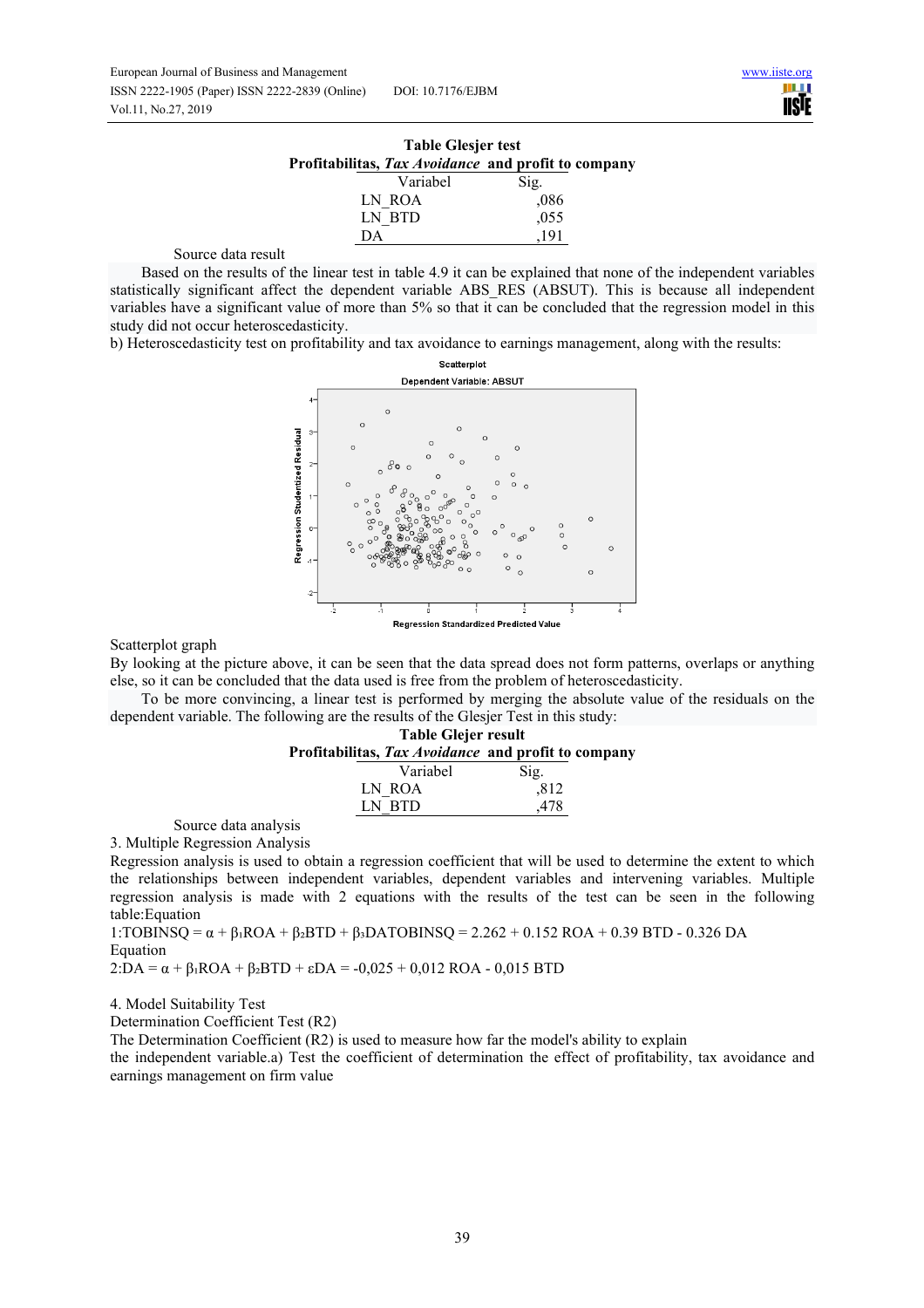| <b>Table coefisien Determination</b> |  |                                  |                                               |                                                               |  |  |  |
|--------------------------------------|--|----------------------------------|-----------------------------------------------|---------------------------------------------------------------|--|--|--|
|                                      |  |                                  |                                               | Model R R Square Adjusted R Square Std. Error of the Estimate |  |  |  |
| $\mathbf{1}$                         |  | $.700^{\rm a}$ .490              | .483                                          | .51782                                                        |  |  |  |
|                                      |  |                                  | a. Predictors: (Constant), DA, LN BTD, LN ROA |                                                               |  |  |  |
|                                      |  |                                  | b. Dependent Variable: LN TOBINSO             |                                                               |  |  |  |
|                                      |  | Sources : secondary data SPSS 20 |                                               |                                                               |  |  |  |

Based on the above table it can be seen that the Adjusted R-Square (R2) value of the regression model formed in this study is 0.483 which indicates that the ability of independent variables (ROA, BTD and DA) in explaining the dependent variable of firm value (Tobin's Q) is 48.3% and the remaining 51.7% is explained by other causes or variables outside the model.

a) Test the coefficient of determination the effect of profitability and tax avoidance on earnings management **Table Coefisien Determination** 

| Tadie Coensien Determination |  |                               |                                                               |  |          |  |
|------------------------------|--|-------------------------------|---------------------------------------------------------------|--|----------|--|
|                              |  |                               | Model R R Square Adjusted R Square Std. Error of the Estimate |  |          |  |
|                              |  | 1 $.147^{\circ}$ $.022$       | .012                                                          |  | ,0659737 |  |
|                              |  |                               | a. Predictors: (Constant), LN BTD, LN ROA                     |  |          |  |
|                              |  | b. Dependent Variable: DA     |                                                               |  |          |  |
|                              |  | Source secondary data SPSS 20 |                                                               |  |          |  |
|                              |  |                               | $1 \t{11}$ $1 \t{1}$ $1 \t{1}$ $1 \t{1}$ $1 \t{1}$ $1 \t{1}$  |  | (2.2)    |  |

Based on the above table it can be seen that the Adjusted R-Square value (R2) of the regression model formed in this study is 0.012 which indicates that the ability of the independent variable (ROA, BTD) in explaining the dependent variable earnings management (DA) is 1.2 % and the remaining 98.8% is explained by other causes or variables outside the model.

b. Simultaneous Significant Test (Test of F Statistic)

The F Statistic Test basically shows whether all the independent or free variables included in the model have a joint influence on the related dependent variable.

a) Test the simultaneous significant effect of profitability, tax avoidance and earnings management on firm value. **Table Signifikcant Simultan test (Uji F)** 

|          |                                               |         | <b>ANOVA</b> <sup>a</sup> |             |        |                   |
|----------|-----------------------------------------------|---------|---------------------------|-------------|--------|-------------------|
| Model    | Sum of Squares                                |         | df                        | Mean Square |        | Sig.              |
|          | Regression                                    | 52,400  |                           | 17.467      | 65,140 | ,000 <sup>b</sup> |
| Residual |                                               | 54,432  | 203                       | ,268        |        |                   |
| Total    |                                               | 106.832 | 206                       |             |        |                   |
|          | a. Dependent Variable: LN TOBINSQ             |         |                           |             |        |                   |
|          | b. Predictors: (Constant), DA, LN BTD, LN ROA |         |                           |             |        |                   |

Source Secondary data using SPSS

Based on the table above, it is known that the F test test obtained F count value of 65,140 and a significant value of 0,000. This calculated F value will be compared with F table. If  $k = 4$  variables, and  $n = 207$ , then df1  $(k-1 = 4-1 = 3)$  and df2 (n-k = 207-4 = 203) with a 5% significance level obtained by F table of 2.65. Because the probability is  $\leq 0.05$  and F count  $(65.140)$  F table  $(2.65)$ , the model can be used to predict the value of the company or it can be said that ROA, BTD, and DA simultaneously influence the value of the company. b) Test the simultaneous significant effect of profitability and tax avoidance on earnings management

# **Table Significant test Simultan (Uji F)**

|                                           | $\frac{1}{2}$  |      |     |             |       |                   |  |  |
|-------------------------------------------|----------------|------|-----|-------------|-------|-------------------|--|--|
| <b>ANOVA</b> <sup>a</sup>                 |                |      |     |             |       |                   |  |  |
| Model                                     | Sum of Squares |      | df  | Mean Square |       | Sig.              |  |  |
| Regression                                |                | .020 |     | .010        | 2.255 | ,107 <sup>b</sup> |  |  |
| Residual                                  |                | ,892 | 205 | ,004        |       |                   |  |  |
| Total                                     |                | .912 | 207 |             |       |                   |  |  |
| a. Dependent Variable: DA                 |                |      |     |             |       |                   |  |  |
| b. Predictors: (Constant), LN BTD, LN ROA |                |      |     |             |       |                   |  |  |
|                                           |                |      |     |             |       |                   |  |  |

Source Data analysis using SPSS

Based on the table above, it can be seen that the F test obtained F value of 2.255 and a significant value of 0.107. This calculated F value will be compared with F table. If  $k = 3$  variables, and  $n = 208$ , then df1 (k-1 = 3–1)  $= 2$ ) and df2 (n-k = 208–3 = 205) with a 5% significance level obtained by F table of 3.04. Because probability> 0.05 and F count  $(2.255)$   $\leq$  F table  $(3.04)$ , the model cannot be used to predict earnings management or it can be said that ROA and BTD simultaneously do not affect earnings management.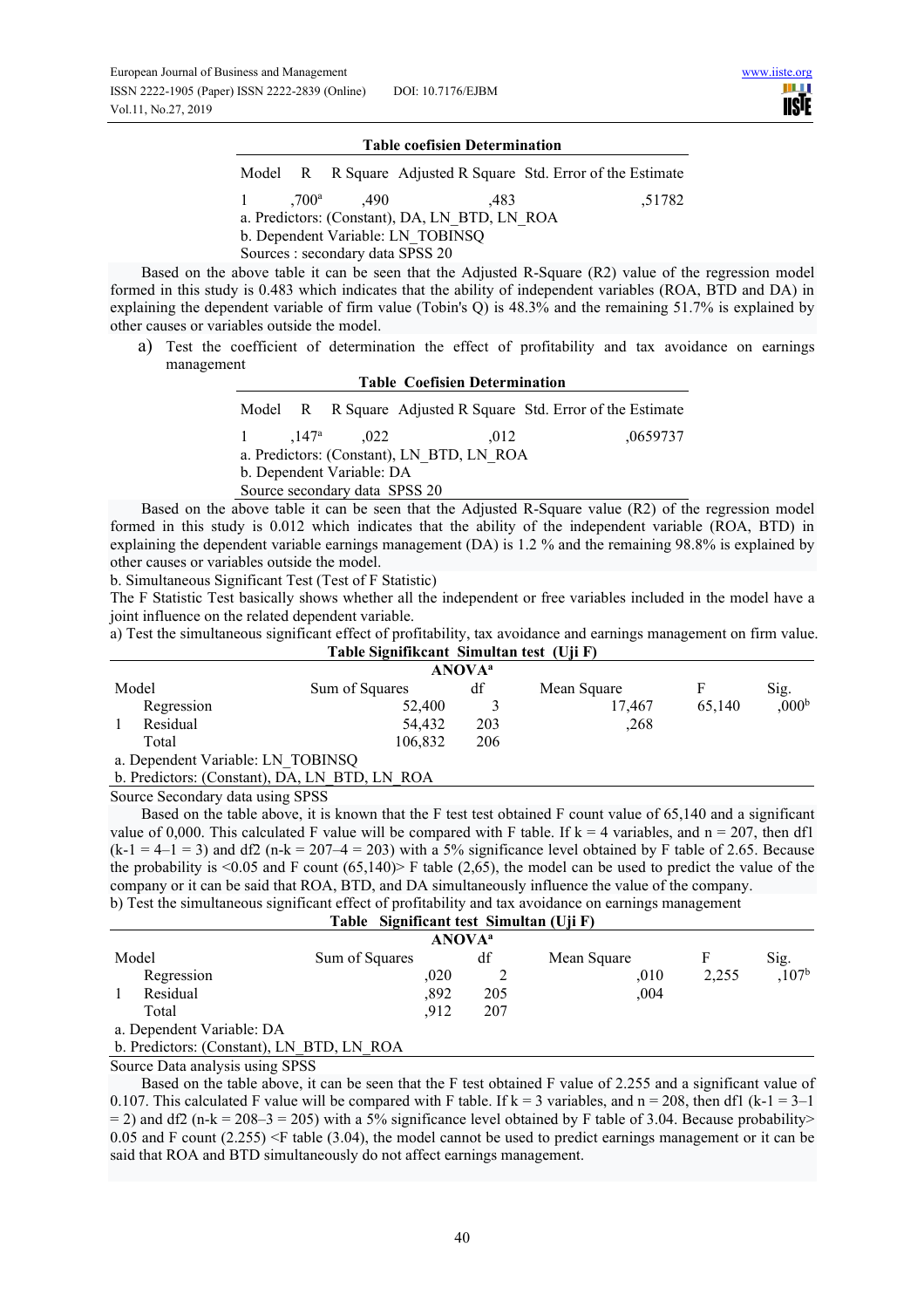#### c. Hypothesis testing

1) Statistical Test Results (t-test)

The t test statistic basically shows how far the influence of one independent variable individually in explaining the variation of the dependent variable (Ghazali, 2013).

|            |                             |                                   | <b>Table Statistic Test Result (t-test)</b> | Profitabilitas, Tax Avoidance and profit to company |         |      |
|------------|-----------------------------|-----------------------------------|---------------------------------------------|-----------------------------------------------------|---------|------|
|            |                             |                                   | Coefficients <sup>a</sup>                   |                                                     |         |      |
| Model      | Unstandardized Coefficients |                                   | Standardized Coefficients                   |                                                     | Sig.    |      |
|            | В                           | Std. Error                        | Beta                                        |                                                     |         |      |
| (Constant) |                             | 2,262                             | ,168                                        |                                                     | 13.490  | ,000 |
| LN ROA     |                             | .152                              | .045                                        | .264                                                | 3.381   | .001 |
| LN BTD     |                             | ,390                              | .064                                        | .477                                                | 6,122   | ,000 |
| DА         |                             | $-.326$                           | .548                                        | $-.030$                                             | $-.594$ | ,553 |
|            |                             | a. Dependent Variable: LN TOBINSQ |                                             |                                                     |         |      |

Source : Data secondary using SPSS 20

T table statistics for a significant level ( $\alpha$ ) 5% / 2 = 2.5% = 0.025 and df are (n-k = 207-4 = 203) obtained by the t table value of 1.9717. Based on the table above, it can be concluded that:

a. Variable Return on Assets (ROA) has a significant value of 0.001 (0.001 <0.05) or t count 3.381> t table 1.9717 means that hypothesis 1 is accepted. Ha1 this shows that Return on Assets (ROA) has a significant positive effect on firm value.

b. Tax avoidance (BTD) variables have significant values of  $0,000 (0,000 \le 0,05)$  or t count of  $6,122$  table 1,9717 means that hypothesis 2 is accepted. Ha1 this shows that tax avoidance (BTD) has a significant positive effect on firm value.

c. The earnings management variable (DA) has a significant value of 0.553 (0.553> 0.05) or t count -0.594 <t table 1.9717 means that hypothesis 3 is rejected. Ha1 this shows that earnings management (DA) does not have a significant effect on firm value. **Table Test Result (***t-test***)** 

|                           |                             | Table Test Result ( <i>t-test</i> ) |                                                     |          |      |
|---------------------------|-----------------------------|-------------------------------------|-----------------------------------------------------|----------|------|
|                           |                             |                                     | Profitabilitas, Tax Avoidance and profit to company |          |      |
|                           |                             | Coefficients <sup>a</sup>           |                                                     |          |      |
|                           | Unstandardized Coefficients |                                     | Standardized Coefficients                           |          |      |
| Model                     | B                           | Std. Error                          | Beta                                                |          | Sig. |
| (Constant)                | $-.025$                     | ,021                                |                                                     | $-1.172$ | ,242 |
| LN ROA                    | ,012                        | ,006                                | .224                                                | 2.089    | .038 |
| LN BTD                    | $-.015$                     | ,008                                | $-.197$                                             | $-1.843$ | .067 |
| a. Dependent Variable: DA |                             |                                     |                                                     |          |      |

Source Secondary data using SPSS 20

The t table statistic for a significant level ( $\alpha$ ) 5% / 2 = 2.5% = 0.025 and df is (n-k = 208-3 = 205) obtained t table value of 1.9716. Based on the table above, it can be concluded that:

a. Variable Return on Assets (ROA) has a significant value of 0.038 (0.038 <0.05) or t count 2.089> t table 1.9716 means that hypothesis 1 is accepted. Ha1 this shows that Return on Assets (ROA) has a significant positive effect on earnings management.

b. Tax avoidance (BTD) variable has a significant value of  $0.067$  (0.067> 0.05) or t count -1.843 <t table 1.9716 means that hypothesis 2 is rejected. Ha1 this shows that tax avoidance (BTD) does not have a significant effect on earnings management.

2) Mediation Test (Intervening)To do direct and indirect calculations performed from the standardized regression coefficient value of each independent variable on the dependent variable and path analysis images can also be made as follows:



**Line analysis 1**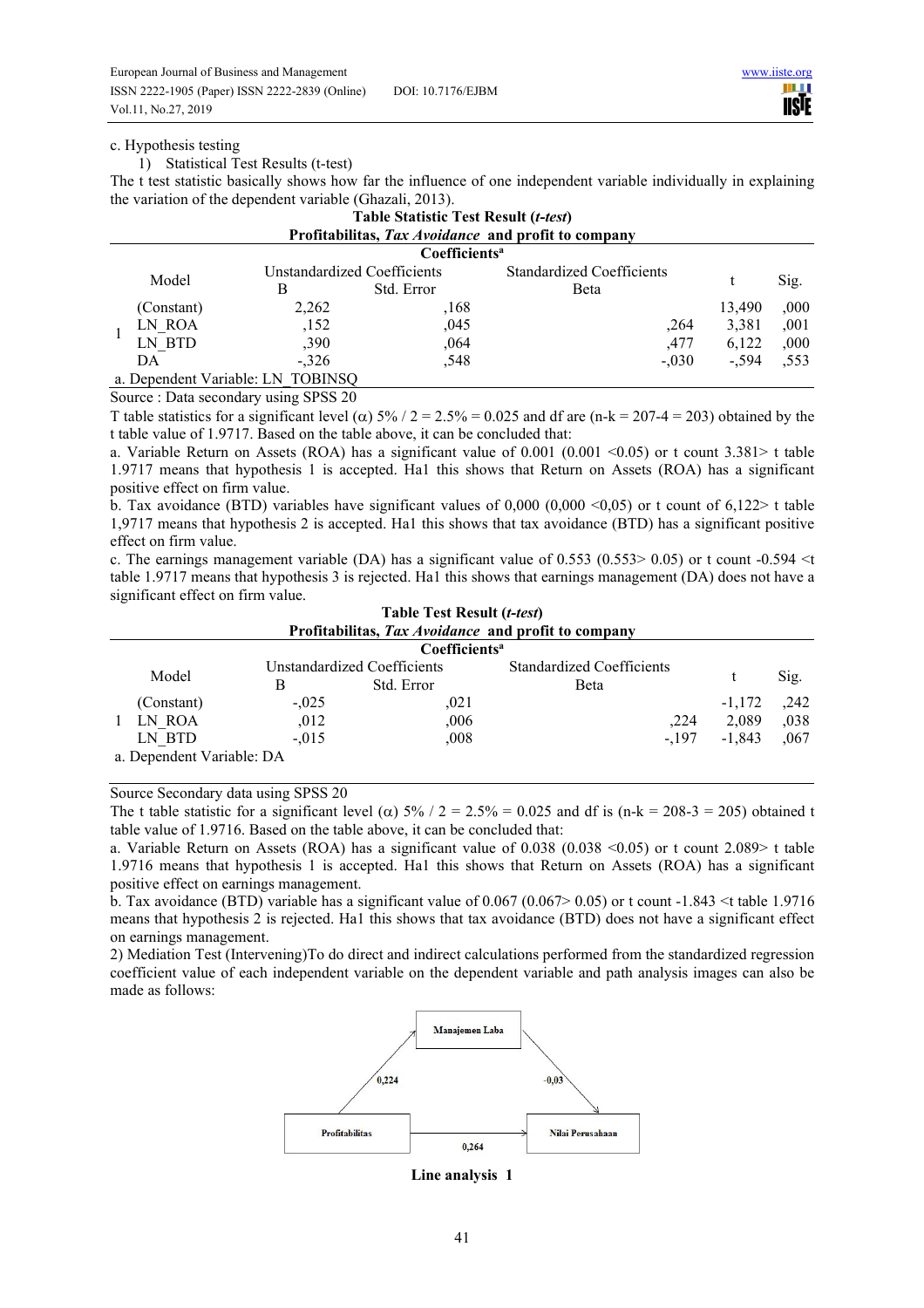



#### **Line Analysis 2**

The magnitude of the error value for each influence of the independent variable on the dependent is obtained through the following calculations:

 $Pe1 = \sqrt{1 - 0,7002} = 0.714$ 

 $Pe2 = \sqrt{1 - 0.1472} = 0.989$ 

In the trimming category testing the validity of the research model is observed through the calculation of the total determination coefficient:

 $R^2m$  $2m = 1 - Pe^2_1 Pe^2_2 ....Pe^2_p$ 

 $= 1 - (0.714)^2 (0.989)^2$ 

 $= 1 - (0,509) (0,978)$ 

 $= 0,502$ 

 $= 50.2\%$ 

The coefficient of determination of 50.2% shows that 50.2% of the information contained in the data can be explained by the model, while the remaining 49.8% is explained by errors and other variables outside the model. The number of coefficients on this model is relatively large so that it is worth doing further interpretation.

a) Analysis of the effect of profitability on firm value through earnings management

In the path analysis picture known the direct effect of profitability on firm value 0.264 while the indirect effect of profitability on firm value through earnings management is the multiplication between the value of beta ROA and DA with the beta DA value of TOBINSO, namely:  $0.224 \times -0.03 = 0.007$ . Based on the results of these calculations, it is known that the direct effect value is 0.264 and indirect effect is 0.007 which means that the value of direct influence is greater than the value of indirect influence. This result shows that variable earnings management cannot mediate between profitability and firm value.

b) Analysis of the effect of tax avoidance on firm value through earnings management

In the path analysis picture, it is known that the direct effect of tax avoidance on firm value is 0.477 while the indirect effect of tax avoidance on firm value through earnings management is the multiplication of beta BTD values against DA with beta DA values against TOBINSQ, namely:  $0.477 \times -0.03 = -0.014$ . Based on the results of these calculations, it is known that the direct effect value is 0.477 and the indirect effect is -0.014 which means that the value of direct influence is greater than the value of indirect influence. This result shows that variable earnings management cannot mediate between tax avoidance and firm value.

# **DISCUSSION**

1. Effect of profitability on company value

Based on the results of research Return on Assets (ROA) has a significant positive effect on firm value. Thus hypothesis 1 is accepted which means that if ROA increases, the value of Tobin's Q will increase. Conversely, if ROA decreases, Tobin's Q will decrease. Increasing the value of ROA shows a good picture in the future, because ROA shows the rate of return on investment given by the company by using all assets owned by the company. A high return will be responded positively by investors so that the value of the company will increase. The results of this study are in line with the research of Wulandari and Suryono (2018) and Normayanti (2017) who found that profitability has a positive effect on firm value. But it contradicts the research conducted by Ananda (2017) who found that profitability does not affect the value of the company.

2. Effect of tax avoidance on firm value

Based on the results of tax avoidance (BTD) research, it has a significant positive effect on firm value. Thus hypothesis 2 is accepted which shows that the higher tax avoidance (BTD), the company value will increase. This is because in Indonesia, tax avoidance is seen as an advantage for the company rather than seeing it as a risk that can be borne by the company. The company considers that there is no better expenditure savings than tax avoidance. By doing tax avoidance, the tax paid by the company will be small and the company's profits to be distributed to investors can be large and can increase the value of the company. The results of this study are in line with the research of Syafruddin and Kurniawan (2017), Pradnyana and Noviari (2017) who found that tax avoidance has an effect on firm value. But it contradicts the research conducted by Ghozali and Adityamurti (2017) and Yuyetta and Winasis (2017) who find that tax avoidance does not affect the value of the company.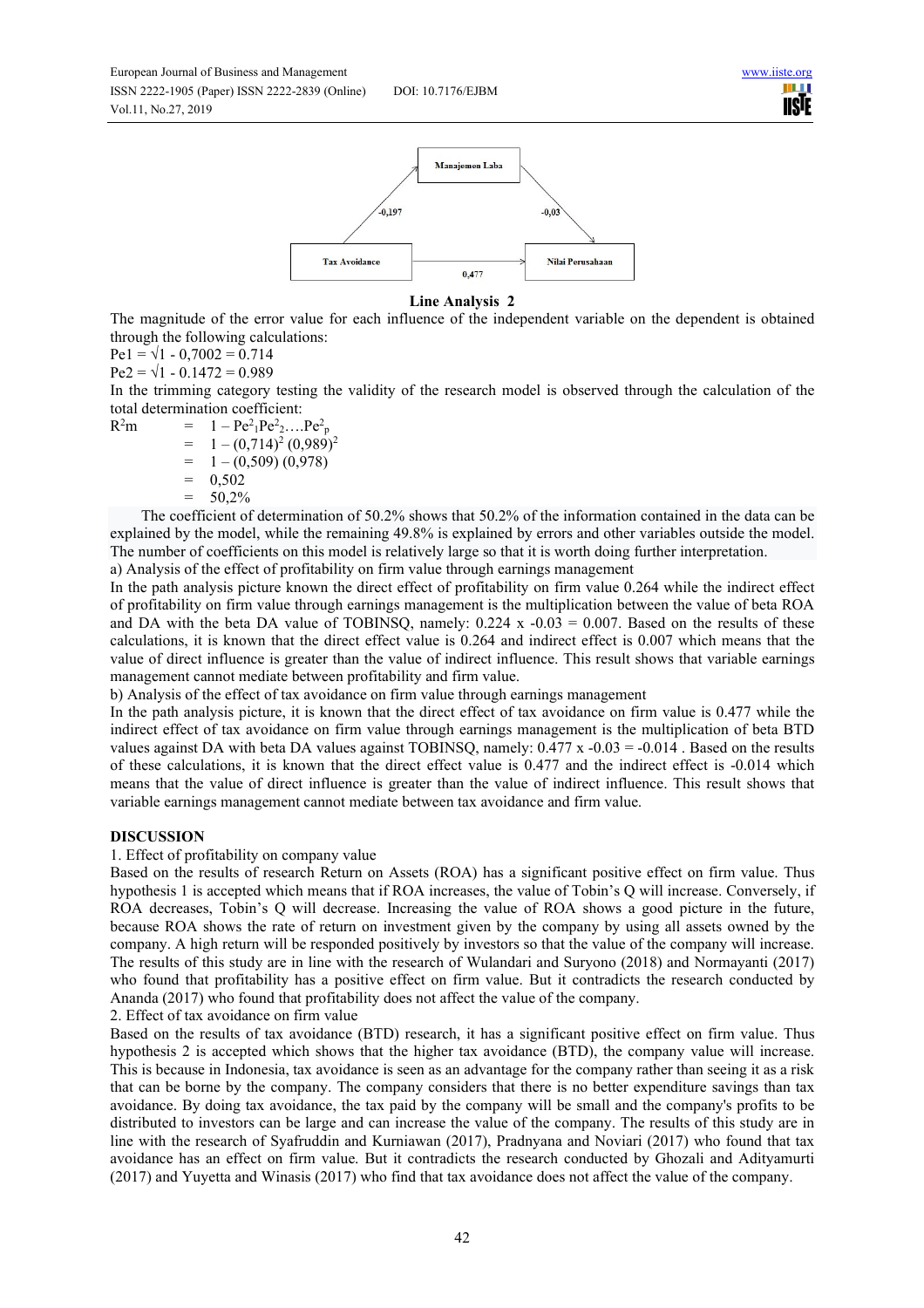HH I **IISTE** 

#### 3. Effect of profitability on earnings management

Based on the results of the research Return on Assets (ROA) has a significant positive effect on earnings management. Thus hypothesis 2 is accepted so that it can be said that the increasing value of ROA can indicate high earnings management practices. The company's performance is getting better in the eyes of investors seen from the maximization of profits that can be generated by the company. Management is encouraged to practice earnings management, because management wants to show good performance to investors in earning profits through company assets. In addition, investors are also more interested in investing in companies with stable and high profits, so that when the profitability of the company is low, managers generally take earnings management actions to save their performance in the eyes of the owner. The results of this study are in line with the research of Murni (2017), Kamil and Ariyani (2017) and Dewi and Priyadi (2016) who find that profitability affects earnings management. The results of this study also contradict Saputra (2016), Rachman (2015) and Gunawan et al. (2015) who find that profitability does not affect earnings management.

4. Effect of tax avoidance on earnings management

Based on the results of tax avoidance (BTD) research the effect does not affect the value of the company. Thus hypothesis 4 is rejected which shows that the amount of tax paid by the company does not affect management to do earnings management. This can be caused due to various underlying conditions, including company policies, company regulations or other factors. The results of this study are in line with the research of Husain (2017) who found that tax avoidance does not affect earnings management. However, this study is not in line with the research of Larastomo et al. (2016) which found that tax avoidance has an effect on earnings management. 5. Effect of earnings management on firm value

Based on the results of research on earnings management (DA) does not affect the value of the company. Thus hypothesis 5 is rejected, so that it can be said that by increasing the management of food profit it will not be followed by an increase in the value of the company. The results of this study found that when the objectives held between the manager and the owner of capital differed, the conflict would occur, because the owner of the capital would feel cheated by the manager who committed accounting fraud. The results of this study support the results of the research of Verawaty et al (2017) and Lestari and Ningrum (2018) which state that earnings management has no influence on firm value. However, the reverse research was conducted by Arhdum et al (2017), Febyani and Devie (2017) and Abdallah and Suryani (2018) which stated that earnings management had an effect on the value of the company.

6. Effect of profitability on company value through earnings management

Based on the results of research Return on Assets (ROA) does not affect the value of the company through earnings management. Thus hypothesis 6 is rejected which investors usually prefer to invest in companies whose earnings are stable or high and tend not to see how much return on investment from assets managed by the company. Thus, when a low or high ROA does not affect the investor's decision to invest. When the value of ROA is not as expected by the shareholders, management will be motivated to do earnings management so that management performance looks good in the eyes of investors, but it does not affect investors to withdraw their investment or not invest because some investors consider it already commonplace. This is consistent with the results of research conducted by Hermanto, et al (2018) which states that the addition of earnings management variables cannot be stated as an intervening variable.

7. Effect of tax avoidance on firm value through earnings management

Based on the results of tax avoidance research does not affect the value of the company through earnings management. Thus hypothesis 7 is rejected because investors usually prefer to invest in companies with stable or high profits and tend not to see how much tax is paid by company. When managers do earnings management by doing tax avoidance, it does not affect investors decisions to invest. So that investors will not withdraw their investment or not invest even though the company does tax avoidance and earnings management because it is considered by some investors to be normal. This is consistent with the results of research conducted by Hermanto, et al (2018) which states that the addition of earnings management variables cannot be stated as an intervening variable.

#### **CONCLUSIONS AND SUGGESTIONS**

#### Conclusion

The test results and discussion in the previous section can be summarized as follows:

1) Profitability has a significant positive effect on firm value. This shows that the higher profits obtained by the company will increase the value of the company.

- 2) Tax avoidance has a significant positive effect on firm value. This shows that the smaller the tax paid will increase the value of the company.
- 3) Profitability has a significant positive effect on earnings management. This shows that the increasing value of ROA can indicate high earnings management practices. The company's performance is getting better in the eyes of investors seen from the maximization of profits that can be generated by the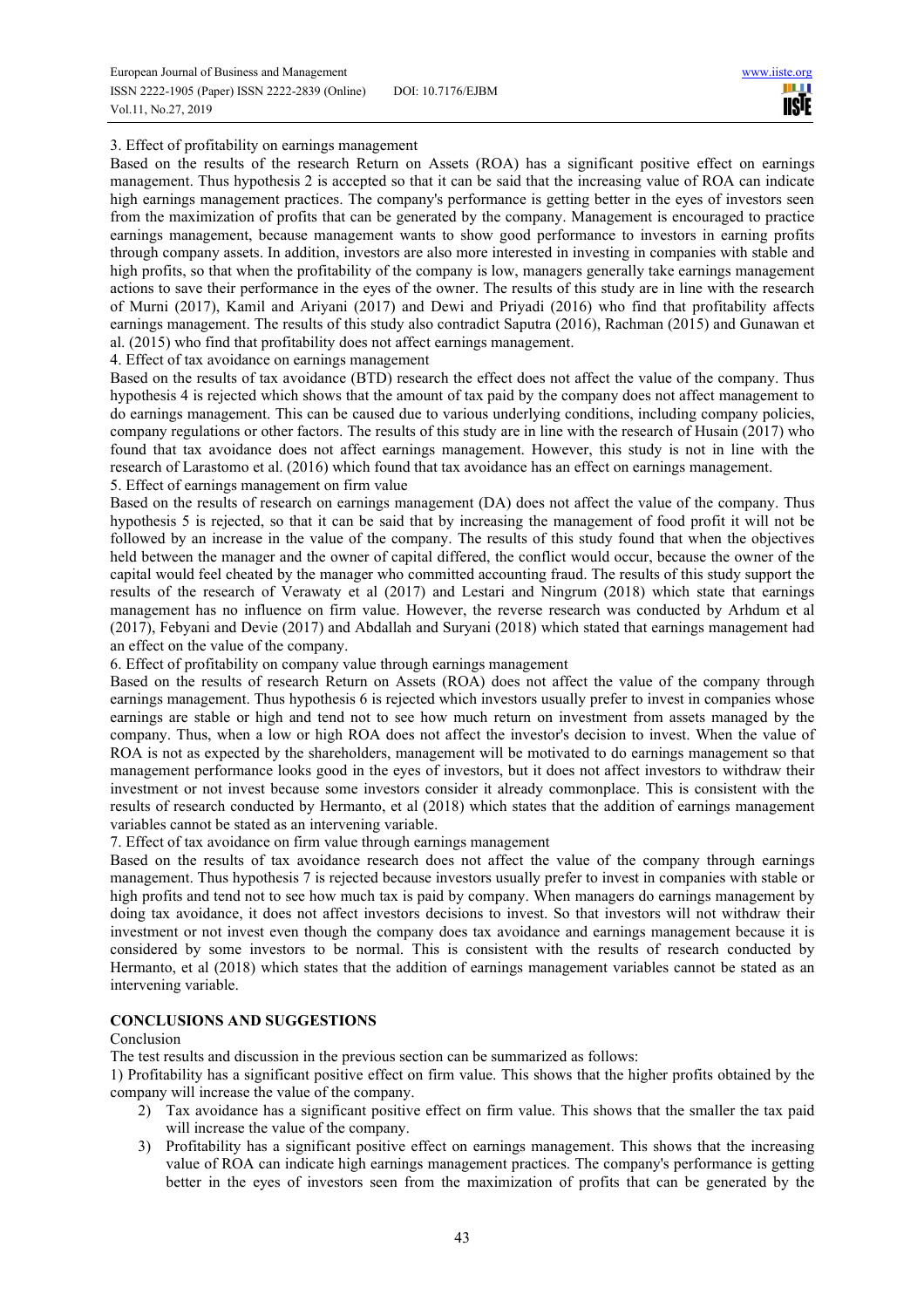company. Management is encouraged to practice earnings management, because management wants to show good performance to investors in earning profits through company assets. In addition, investors are also more interested in investing in companies with stable and high profits, so that when the profitability of the company is low, managers generally take earnings management actions to save their performance in the eyes of the owner.

- 4) Tax avoidance does not affect earnings management. This shows that the amount of tax paid by the company does not affect management to do earnings management. This can be caused due to various underlying conditions, including company policies, company regulations or other factors.
- 5) Earnings management does not affect the value of the company. This shows that the increase in food profit management will not be followed by an increase in firm value. The results of this study found that when the objectives held between the manager and the owner of capital differed, the conflict would occur, because the owner of the capital would feel cheated by the manager who committed accounting fraud.
- 6) Profitability does not affect the value of the company through earnings management. This shows that investors usually prefer to invest in companies whose earnings are stable or high and tend not to see how much return on investment from assets managed by the company. Thus, when a low or high ROA does not affect the investor's decision to invest. When the value of ROA is not as expected by the shareholders, management will be motivated to do earnings management so that management performance looks good in the eyes of investors, but it does not affect investors to withdraw their investment or not invest because some investors consider it already commonplace.
- 7) Tax avoidance does not affect the value of the company through earnings management. This shows that investors usually prefer to invest in companies with stable or high profits and tend not to see how much tax is paid by the company. Thus, when managers carry out earnings management with tax avoidance on companies it does not affect investors' decisions to invest. So that investors will not withdraw their investment or not invest even though the company does tax avoidance and earnings management because it is considered by some investors to be normal.

#### Suggestion

- 1. Investors who will invest should not only look at the Return on Assets (ROA) ratio because there are still many other financial ratios such as: Dividend Payout Ratio, Debt Equity Ratio, Current Ratio, Quick Ratio, Market to book ratio, Earning Per Share, Return on Equity, Net Profit Margin, Total Asset Turnover, Price Earning Ratio. Investors need to consider the possibility of financial report manipulation carried out by management, because one of the motives of management to manage earnings is to attract investors to invest.
- 2. Researchers in this study use independent variables of profitability (ROA) and tax avoidance (BTD), and further research can use other proxies than those already used in this study or can also add corporate governance variables that have many proxies including institutional ownership, ownership managerial, independent commissioner and committee

## **REFERENCE**

- Abdallah, Zachari & Suryani, Dewi (2018). Pengaruh Manajemen Laba Terhadap Nilai Perusahaan dengan Kualitas Audit Sebagai Variabel Pemoderasi. *JIPI*, Vol. 2, No. 1, hal 16-29, e-ISSN 2598-067x
- Alexander, Nico & Hengky (2017). *Factors Affecting Earning Management in the Indonesian Stock Exchage. Journal of Finance and Banking Review,* Vo. 2, No. 2, PP 8-14, ISSN 0128-3103.
- Ananda, N.A. (2017). Pengaruh Profitabilitas dan Struktur Modal Terhadap Nilai Perusahaan. *Jurnal Ekonomi dan Bisnis Indonesia*, Vol. 02, No. 01 pp 25-31
- Arhdum, Z., Taufik, Taufeni. & Ratnawati, Vince. (2017). Pengaruh Earning Mangement dan Corporate Sosial Responsibility Terhadap Nilai Perusahaan Dengan Mekanisme Good Corporate Governance Sebagai Variabel Moderasi. *Jurnal Akuntansi*, Vol. 6, No. 1, hal 100-118, ISSN 2337-4314.
- Ariyani, Meiliyah., & Kamil, Islamiah. (2017). Manajamen Laba Ditinjau Dari Faktor Beban Pajak Tangguhan, Profitabilitas dan *Leverage*. *Jurnal Online Insan Akuntansi*, Vol. 2, No. 2, hal 259-270, E-ISSN 2528-0163
- Asih, P. (2014) "Faktor-Faktor yang Mempengaruhi Praktik Manajemen Laba (Studi Kasus: Perusahaan Manufaktur yang Terdaftar di BEI)". *Jurnal Tekun*, Volume V, No 02. ISSN 191-201
- Cheryta, A.M., Moeljadi & Indrawati, N.K. (2017). *The Effect of Leverage, Profitability, Information Asymmetry, Firm Size on Cash Holding and Form Value of Manufacturing Listed at Indonesia Stock Exchage*. *International Journal of Research in Business Studies and Management,* Vol. 4, Issue 4, ISSN 2394-5923 (Print) & ISSN 2394-5931 (Online).
- Dewi, R.P. & Priyadi, M.P. (2016). Pengaruh *Free Cash Flow*, Kinerja Keuangan Terhadap *Earnings Management* Dimoderasi *Corporate Governance*. Jurnal Ilmu dan Riset Akuntansi, Vol. 5, No. 2, ISSN 2460-0585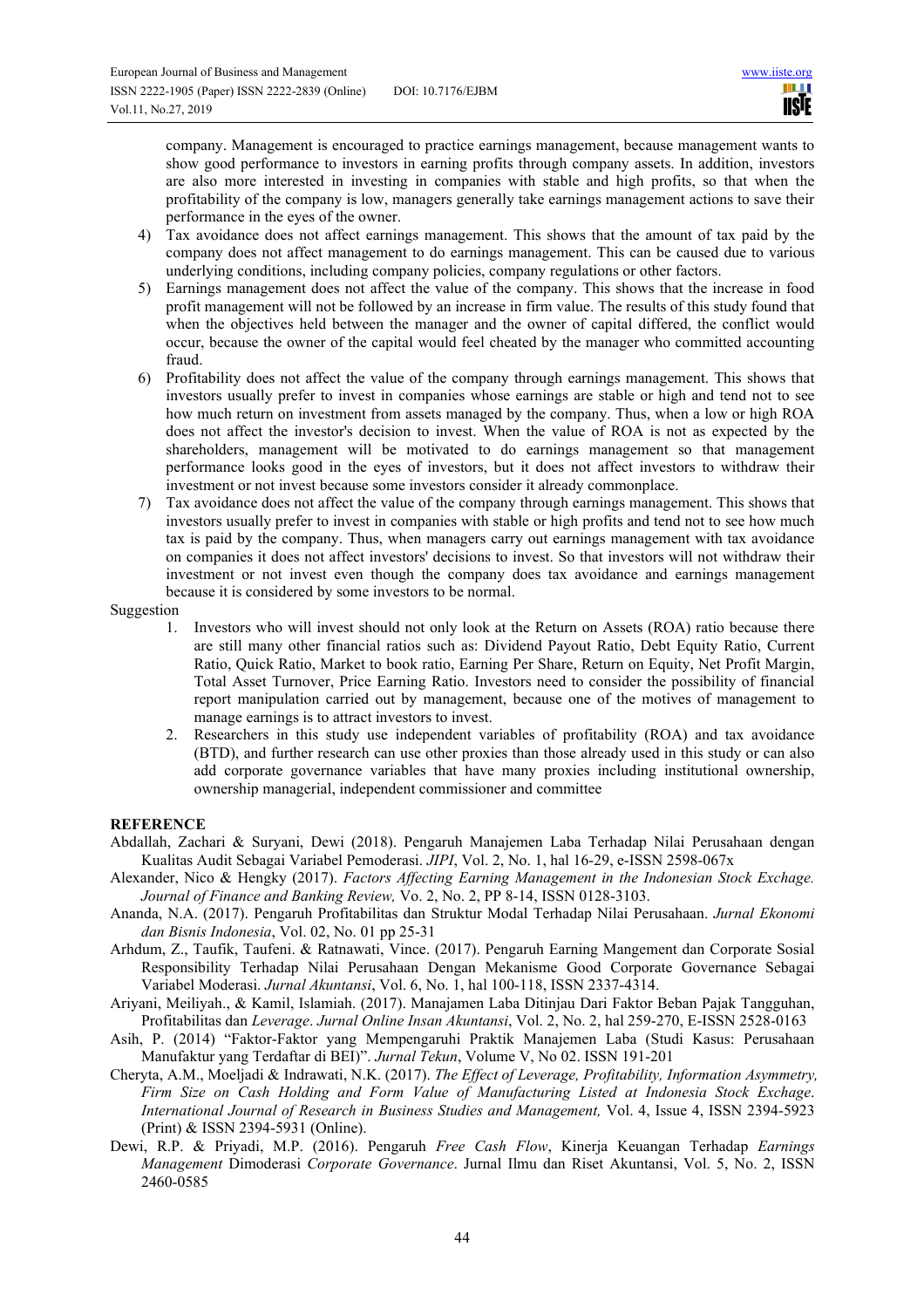- Dyreng, S. D., Hanlon, M. & Maydew, E. L. (2008) "*Long-Run Corporate Tax Avoidance*". *The Accounting Review*, Vol 83, No 1, page 61-82
- Febyani, Estrella & Devie (2017). Pengaruh Kepemilikan Manajerial Terhadap Nilai Perusahaan Melalui Manajemen Laba Sebagai Variabel Intervening. *Business Accounting Review*, Vol. 6, No. 2, hal 745-756
- Ghozali, Imam & Latan, Hengky (2015). *Partial Least Square; Konsep, Teknik dan Aplikasi Menggunakan Program SmartPLS 3.0 Edisi 2*. Semarang: Universitas Diponegoro
- Ghozali, Imam dan Adityamurti, Enggar (2017). Pengaruh Penghindaran Pajak dan Biaya Agensi Terhadap Nilai Perusahaan. *Diponegoro Journal of Accounting*, Vol. 6, No. 3, Hal 1-12, ISSN (online) 2337-3806.
- Hermanto, W., Kamaliah & Rasuli. (2018). Pengaruh Struktur Kepemilikan Terhadap Nilai Perusahaan dengan Manajemen Laba sebagai Variabel Mediasi. *Procuratio*, Vol. 6 No. 1, hal 54-65, e-ISSN 2580-3743
- Jensen, Michael C., & Meckling, William H. (1976). *Theory of the Firm: Managerial Behavior, Agency Costs and Ownership Structure*. *Jurnal of Financial Economics*, October, 1976, B. 3, No. 4, PP 305-360.
- Kasmir, (2017). Analisis Laporan Keuangan, Jakarta: Rajawali Pers
- Kurniasih, T., & Sari, M.M.R. (2013). Pengaruh Return on Assets, Laverage, Corporate Governance, Ukuran Perusahaan dan Kompetensi Rugi Fiskal pada Tax Avoidance. *Buletin Studi Ekonomi*, Vol 18, No 1, hal 58- 66. ISSN 1410-4628.
- Larastomo, J., Perdana, H. D., Triatmoko, H., & Sudaryono, E. A. (2016) "Pengaruh Tata Kelola Perusahaan dan Penghindaran Pajak Terhadap Manajemen Laba pada Perusahaan Manufaktur di Indonesia". *Jurnal Bisnis dan Manajemen*, Vol 6, No 1, hal 63-74. ISSN 2461-1182
- Letasri, Nanik & Ningrum, S.A. (2018). Pengaruh Manajemen Laba dan Tax Avoidance terhadap Nilai Perusahaan dengan Kualitas Audit sebagai Variabel Moderasi. Jurnal of Applied Accounting and Taxation, Vol. 3, No. 1, PP 99-109, e-ISSN 2548-9925
- Minanari, Profita 2018 Pengaruh
- Profitabilitas, Manajemen Laba dan
- Kebijakan Deviden terhadap Nilai
- Perusahaan (Studi Empiris pada
- Perusahaan Manufaktur yang Terdaftar di
- Bursa Efek Indonesia Periode 2015-2016)
- Murni, Seri (2017). Pengaruh Arus Kas Bebas, Profitabilitas, Ukuran Perusahaan dan *Leverage* Terhadap Manajemen Laba. Jurnal Hukum Islam, Perundang-undangan dan Pranata Sosial, Vol, VII, No. 1, ISSN 2088-9712 dan E-ISSN 977-2580536
- Normayanti, (2017). Pengaruh Kebijakan Hutang, Kebijakan Dividend dan Profitabilitas Terhadap Nilai Perusahan. *eJournal Administrasi Bisnis*, Vol. 5 No. 2, hal 376-389, ISSN 2355-5408
- Pradnyana, I.B.G.P., & Noviari, Naniek. (2017). Pengaruh Perencanaan Pajak Terhadap Nilai Perusahaan dengan Transparansi Perusahaan Sebagai Variabel Moderasi. E-Jurnal Akuntansi Universitas Udayana, Vol. 18, No. 2, hal 1398-1425, ISSN 2302-8556
- Putri, R.H., Zahroh, Z.A., & Endang, M.G.W.N.P. (2016). Pengaruh Rasio Likuiditas dan Rasio Profitabilitas Terhadap Nilai Perusahaan. *Jurnal Administrasi Bisnis (JAB),* Vol. 38, No. 2.
- Rachman, Taufiqur. 2015). Pengaruh Proporsi Komisaris Independen, Free Cash Flow, ROA dan Perputaran Aset Terhadap Praktek Manajemen Laba. *Jurnal Akuntansi UNESA*, Vol. 4, No. 1
- Santa, S.L.L & Rezende, A.J. (2016). *Corporate tax avoidance and firm value: from Brazil*. *Revista Contemporanea de Contabilidade*, Vol. 13, No. 30, PP 114-133, ISSN 2175-8069.
- Santoso, Singgih (2012). *Paduan Lengkap SPSS Versi 20*. Jakarta: PT. Elex Media Komputindo
- Saputra, T.A. (2016). Analisis Faktor- Faktor yang Berpengaruh Terhadap Manajemen Laba. *Makro, Jurnal Manajemen & Kewirausahaan,* Vol. 1, No. 1, ISSN 1412-2936
- Sari, R.A.I. & Priyadi, M.P. (2016). Pengaruh Leverage, Profitabilitas, Size, dan Growth Opportunity Terhadap Nilai Perusahaan. Jurnal Ilmu dan Riset Manajemen, Vol. 5, No. 10, ISSN 2461-0593
- Solimun, (2011) dan Hari et.al., (2010). Program Studi Statistika FMIPA UB.
- Sucuachi, William & Cambarihan, J.M (2016). *Influence of Probability to the Firm Value of Diversifies Companies in the Philippines. Accounting an Finance Research,* Vo. 5, No. 2, ISSN 1927-5986, E-ISSN 1927-5994
- Sugiyono. (2013) "*Metodologi Penelitian Bisnis*". Bandung: Alfabeta
- Sulistiawan, D., Januarsi, Y. & Alvia, L. (2011). *Creative Accounting: Mengungkap Manajemen Laba dan Skandal Akuntansi*. Malang: Salemba Empat.
- Syafruddin, M. & Kurniawan, A.F. (2017). Pengaruh Penghindaran Pajak Terhadap Nilai Perusahaan dengan Variabel Moderasi Transparasi. *Diponegoro Journal of Accounting,* Vol. 6, No. 4, hal 1-10, ISSN (online) 2337-3806.
- Tarima, G., Parengkuan, T., Untu, V. (2016). Pengaruh Profitabilitas, Keputusan Investasi dan Keputusan Pendanaan terhadap Nilai Perusahaan Farmasi yang Terdaftar di BEI Periode 2011-2014. *Jurnal Berkala*